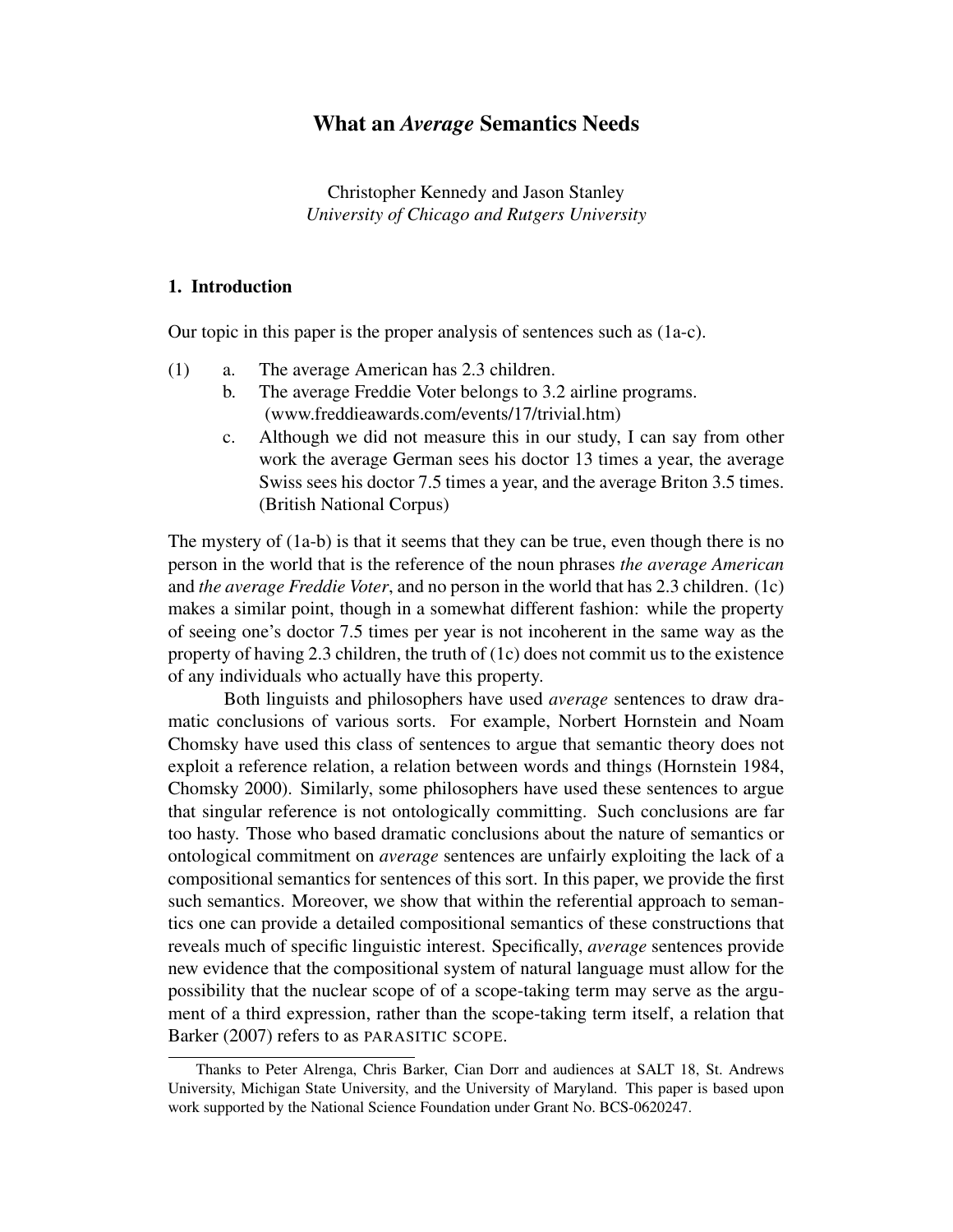Before proceeding, we want to distinguish the use of *average* in (1), which is the focus of this paper, from the use in examples like (2).

- (2) a. Cruise lines have also decided to target a more average american. (*www.cruisemates.com/forum/viewtopic.php?t=540988*)
	- b. The most average American is Bob Burns, a 53-year-old building maintenance supervisor in Windham, Conn. (*www.cbsnews.com/stories/2005/12/13/eveningnews/main1124183.shtml*)
	- c. As an outsider Bush looks like a perfectly average American to me. He loves nascar and knows no history or geography... (*www.lioncity.net/buddhism/lofiversion/index.php/t25936.html*)

In these examples, *average* is a gradable predicate (as shown by the acceptability of degree modification) with a meaning roughly equivalent to *typical*, which can replace it without a significant shift in meaning. In contrast, the sense of *average* we are interested is not gradable and is not synonymous with *typical*: substituting *typical* for *average* in (1a), for example, results in a sentence that is anomalous precisely because it does entail the existence of Americans with 2.3 children. See Kennedy and Stanley (2008) for an extended argument that these two uses of *average* are semantically distinct.

# 2. Previous analyses

We have a number of distinct complaints about each previous approach to the problem of *average* sentences, but due to space considerations, we leave the task of a rigorous account of the shortcomings of previous accounts to other work (see Kennedy and Stanley 2008). Here we focus here on two common failings. First, all previous theories fail to be compositional. Second, all previous theories fail to account for all of the different contexts in which *average* can occur.

According to Carlson and Pelletier (2002), an expression of the form *the average American* denotes a set of properties. The set of properties it denotes is determined by subjecting the denotation of its nominal argument to what they call a partition function part and a special kind of averaging function ave, as spelled out in (3) (where  $f_c$  is a contextually restricted variant of  $f$ , the property contributed by the noun; see Carlson and Pelletier (2002), p. 92) :

(3)  $[average]^c = \lambda f \cdot \{Q \mid Q \in \textbf{ave}(\textbf{part}(f_c))\}$ 

The job of the partition function is to take a common noun denotation and yield an object over which the averaging function can operate. As Carlson and Pelletier (p. 91) write, part "...has the dual jobs of (a) finding the appropriate partitions of the properties indicated by the CN it is operating on, and (b) for each partition thus constructed, building the set of ordered pairs made up of individual CNs and value-on-that-partition. For example, if we are computing a semantic value for *the average American*, then  $part(american'c)$  will first determine what the appropriate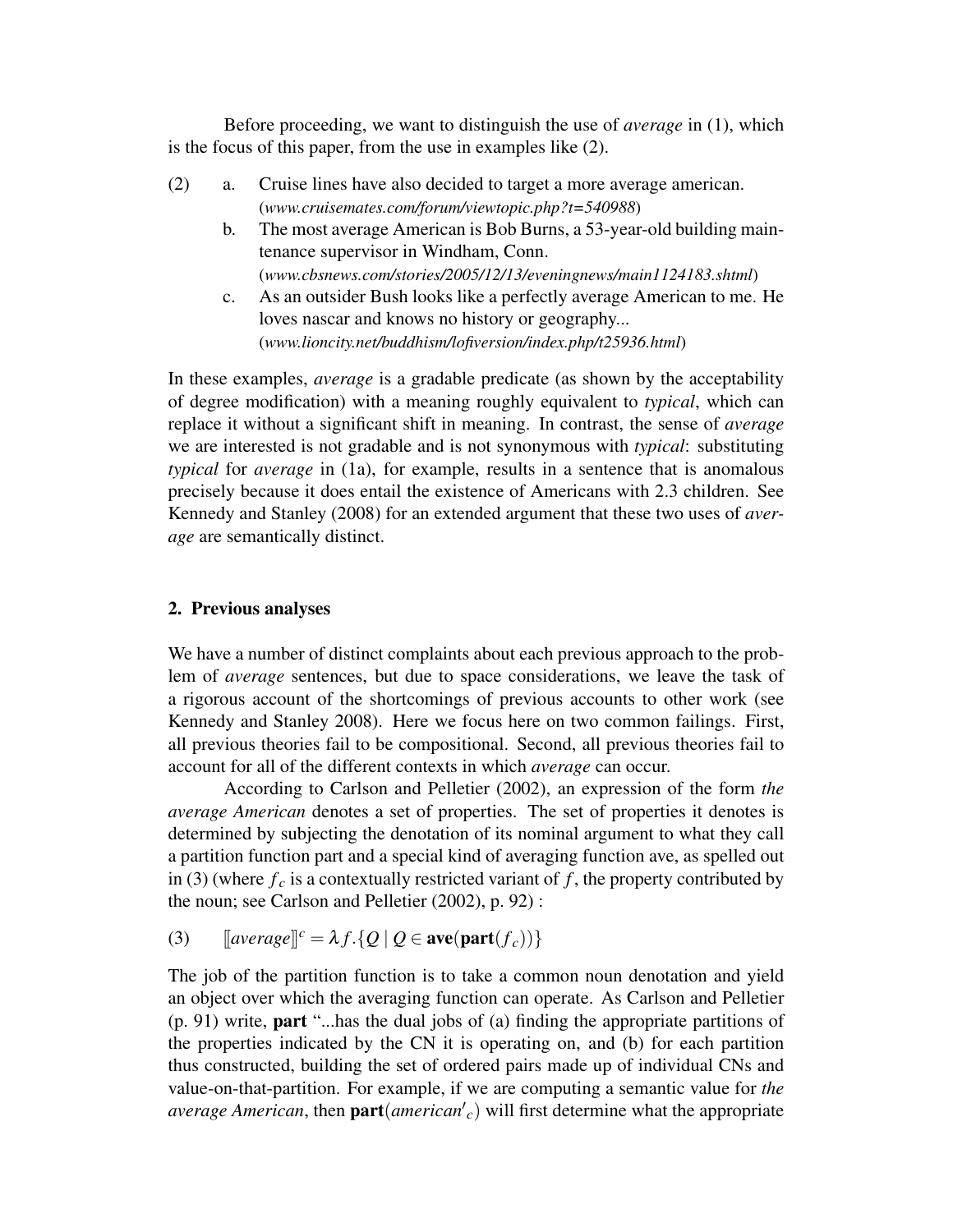partitions of properties for American are — for instance, it will pick out 'height', 'weight', 'number of children', 'food preferences', etc., for all those types of properties we are used to seeing in reports of the features of average Americans."

Furthermore, according to Carlson and Pelletier, for each dimension that is relevant for paritioning the set corresponding to the Common Noun denotation, the part function produces a set of ordered pairs  $\langle x, v \rangle$  where *x* is an individual in the partition, and  $\nu$  is that individual's "most specific value" along the relevant dimension. So, if Kim has 2 children, then  $part(american'c)$  will include only  $\langle Kim, 2 \rangle$  along the "number of children" partition, and no other Kim-containing ordered pairs in that partition.

The job of the averaging function ave is then to range over all of these sets of pairs and "do some computation ... to figure out the average value corresponding to each partition" (p. 92). Let's assume for the moment that this is simply a matter of summing up the values of the second members of each pair and dividing by the cardinality of the partition set. Assuming that *the* is semantically vacuous in such constructions, *the average American* would end up denoting a set of properties, as shown in (4).

(4)  $\left[average\right] \left( \left[American\right] \right) = \textbf{ave}(\textbf{part}(Americanc)) =$ {λ*x*.*x has 2.3 children*, λ*x*.*x weighs 150.25 lbs*, λ*x*.*x is 64 in tall*, λ*x*.*x is concerned about the economy*, λ*x*.*x eats too much fast food*, ...}

Thus, on Carlson and Pelletier's analysis, *the average American* ends up denoting a set of properties, the same semantic type as generalized quantifiers.

However, trouble looms when one reflects on how the set of properties is supposed to be generated from partitions, which are sets of person-number pairs. How do we get from the set of ordered pairs  $\langle Kim,2\rangle$ ,  $\langle Hannah,8\rangle$ ,  $\langle Bill,3\rangle$ , etc. to the property of having 2.3 children? Pairs like  $\langle Kim, 2 \rangle$  and  $\langle Hamnah, 8 \rangle$  might be relevant for determining properties like having 2.3 children, but they also might be relevant for determining properties like having 2.3 cars. There is no compositional way to go from a set of person-number pairs to a property. There are various repairs one can imagine to respond to this problem, and in other work we discuss them in detail (Kennedy and Stanley 2008). The end result of our discussion is that there is no compositional repair for this problem, short of adopting something very close to our own semantics.

The second problem for Carlson and Pelletier's theory is that it does not respect the generality of the phenomenon. The abstract interpretation of *average* appears in several construction types in addition to the adjectival form. Two additional (and more colloquial) forms of abstract average are illustrated in (5):

(5) NYU has reported that the 53 teens have lost an average of half of their excess weight over the past year, and that's truly excellent, considering that [their average weight was 297 pounds] at the beginning!

The examples in (6a-e) illustrate the different ways of expressing the content of the bracketed part of (5) (other word orders are also possible). That these are all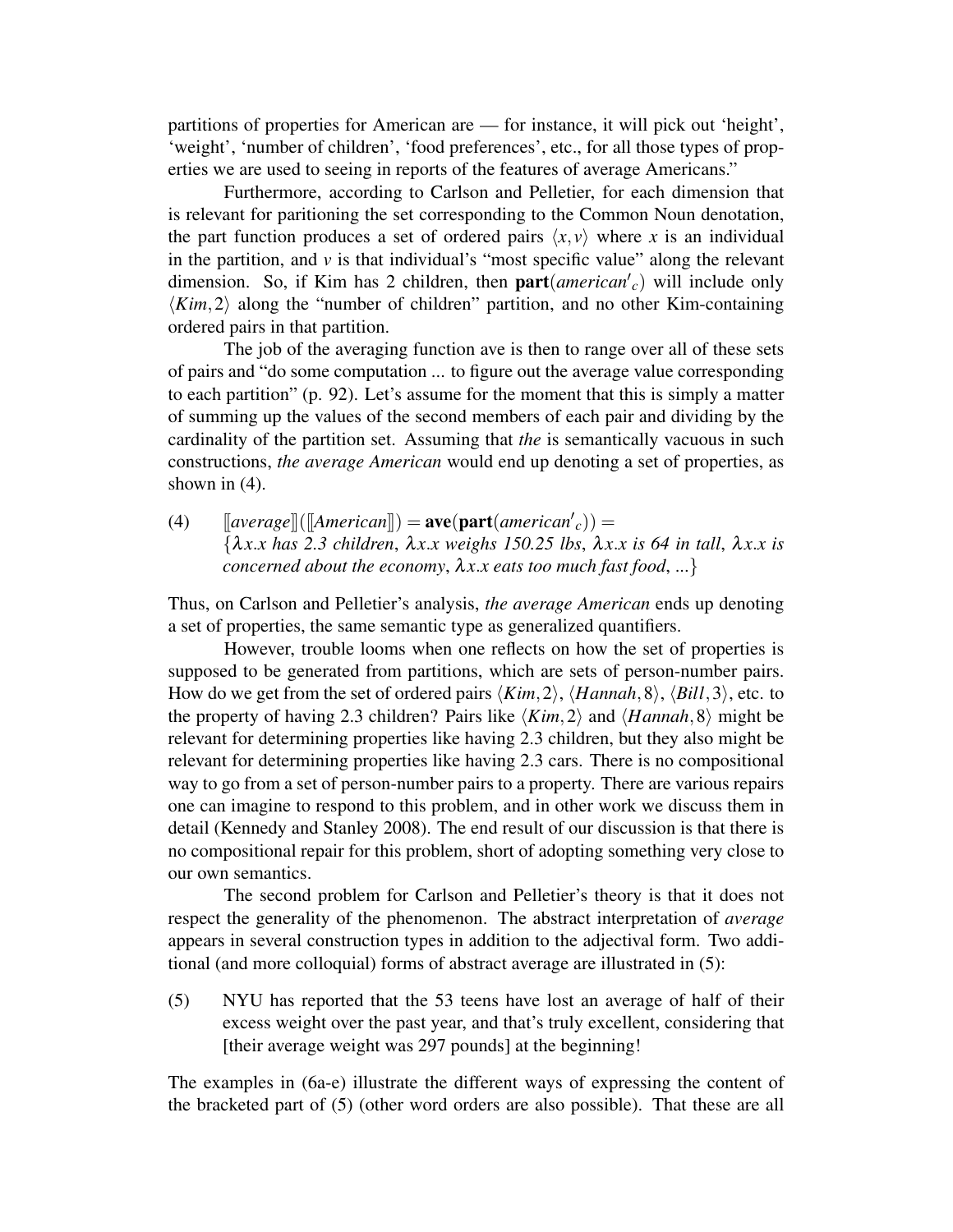instances of abstract average is shown by the fact that the numeral in each example can be felicitously modified by *exactly* and by the fact that each of these examples could be true even if no individual student among the group of 53 weighed 297 lbs

- (6) a. The average weight of the teens in the study was 297 lbs.
	- b. The teens in the study averaged 297 lbs in weight.
	- c. The teens in the study weighed an average of 297 lbs.
	- d. The teens in the study weighed on average 297 lbs.
	- e. The average teen in the study weighed 297 lbs.

However, Carlson and Pelletier's theory is a theory only of the use in (6e). Thus even if it were compositional, it would not be sufficiently general. It tells us nothing about the relation between this use and e.g. the use of *average* as a verb, as in (6b).

Higginbotham's (1985) classic discussion of *average* DPs gets around this problem to some extent by suggesting that prenominal *average* can function as an adverb as well as an adjective, where the former corresponds to its abstract interpretation and the latter to its concrete one. On this view, (1a) should be understand as equivalent to (7):

(7) Americans, on average, have 2.3 children.

Since (7) does not contain a definite description that has to be analyzed as making reference to odd entities, an analysis of (1a) in terms of this structure would bypass Chomsky's metaphysical worries.

But Higginbotham's suggestion does not in fact provide us with a compositional semantics for *average* sentences, and as a result, does not provide us with a response to the worries such constructions pose for referential semantics. The problem becomes clear when we take a closer look at the verb phrase in this example, have 2.3 children. If we assume that numbers are of the category D and combine with NPs to form generalized quantifiers (Barwise and Cooper 1981, Keenan and Stavi 1986), then 2.3 denotes the relation between sets in (8).

(8)  $[[D \ 2.3]] = \lambda P \lambda Q$ .  $|P \cap Q| = 2.3$ 

This meaning will give us the generalized quantifier denotation in (9a) for the DP *2.3 children* (assuming for simplicity that NPs denote sets), which will in turn give us the property in (9b) as the denotation for the VP *have 2.3 children*:

(9) a.  $[[p \ 2.3 \ \text{children}]] = \lambda Q$ . | *children'* ∩  $Q$  | = 2.3 b.  $[[[v_P \text{ have } 2.3 \text{ children}]] = \lambda x. | children' \cap \{y \mid have'(y)(x)\}| = 2.3$ 

According to (9b), *have 2.3 children* is true of an object x if and only if the cardinality of the intersection of the set of children and the set of things that x has equals 2.3. If this property is a constituent of the logical form of (7), then any way of spelling out the meaning of *on average* that involves predicating the VP of actual individuals is going to entail a commitment to the existence of individuals with fractional children. This is clearly the wrong result, since (7) does not carry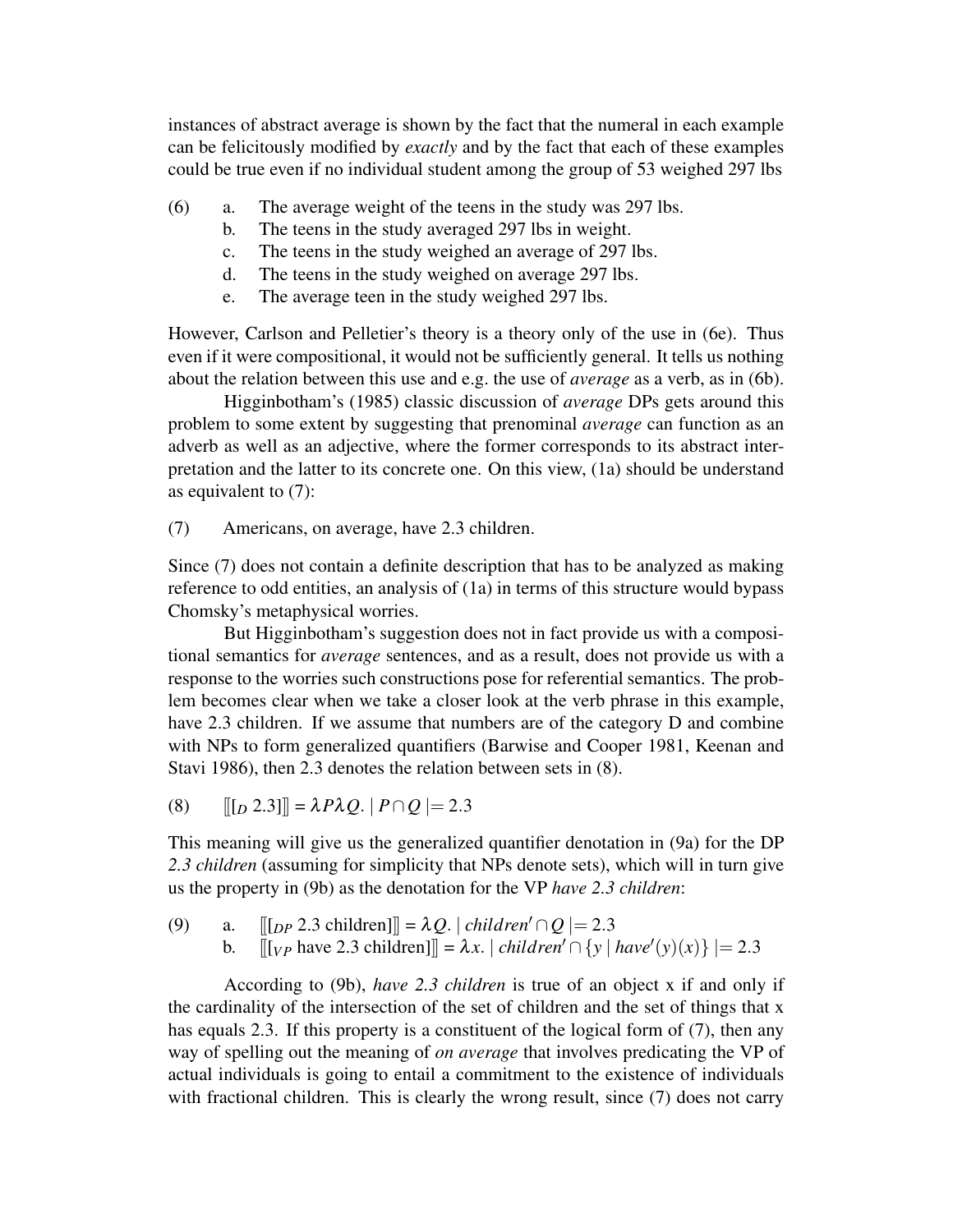such an entailment. Note also that scoping the DP *2.3 children* out of the VP will not help. Such a move would have consequences for the denotation of the second (Q) argument of 2.3, but it would not eliminate the fractional child entailment. The relational semantics for the numeral in (8) requires the cardinality of the intersection of Q, no matter what set it defines, and the set of children to equal 2.3, which will be the case only if there are some fractional children.

In short, merely assuming that pronominal *average* can be interpreted adverbially does not eliminate our problem; we also need to say what the semantic contribution of *have 2.3 children* is, and why this surface constituent doesn't end up introducing a property such as (9b). So Higginbotham's proposal does not in fact amount to a compositional semantics for *average* sentences.

#### 3. Our analysis

# *3.1. Overview*

Consider again the range of contexts in which *average* occurs, illustrated in (6). The generalization that can be drawn from these examples is that, independent of its grammatical category and syntactic position, abstract average requires three semantic arguments: a measure function (here based on the meaning of *weight/weighed*), a domain (provided by the DP *the teens in the study*), and an average, the result of dividing the sum of the values derived by applying the measure function to each object in the domain by the set's cardinality (297 lbs.). In other words, all of the examples in (6) convey the information in (10) (possibly along with other, construction-specific aspects of meaning that we abstract away from here), where weight is a function from objects to their weights, T is the set of teens in this particular study, and 297*lbs* is a degree of weight.

$$
(10) \qquad \frac{\sum_{x \in T} \text{weight}(x)}{|T|} = 297lbs
$$

In prose: the sum of the weights we get by applying the weight function to all of the objects in *T*, divided by the number of elements in *T* is 297*lbs*.

Our challenge is to show that we can get from each of the different syntactic forms in  $(6)$  to truth conditions equivalent to  $(10)$  — and in particular, that we can get from (6d) and (6e) to (10) — without doing violence to generally accepted assumptions about the nature of semantic composition. Our strategy will be to assume that one of the forms in (6) is basic, provide it with a denotation that derives the truth conditions in (10), and show how this basic denotation, together independently justified assumptions about possible Logical Forms and compositional operations on them, can be used to derive appropriate truth conditions for all forms of *average*.

Before proceeding, we want to make explicit two assumptions that we will adopt in order to maximize the clarity of the following exposition. The first is a simplifying assumption: we will treat the domain argument of *average* in all cases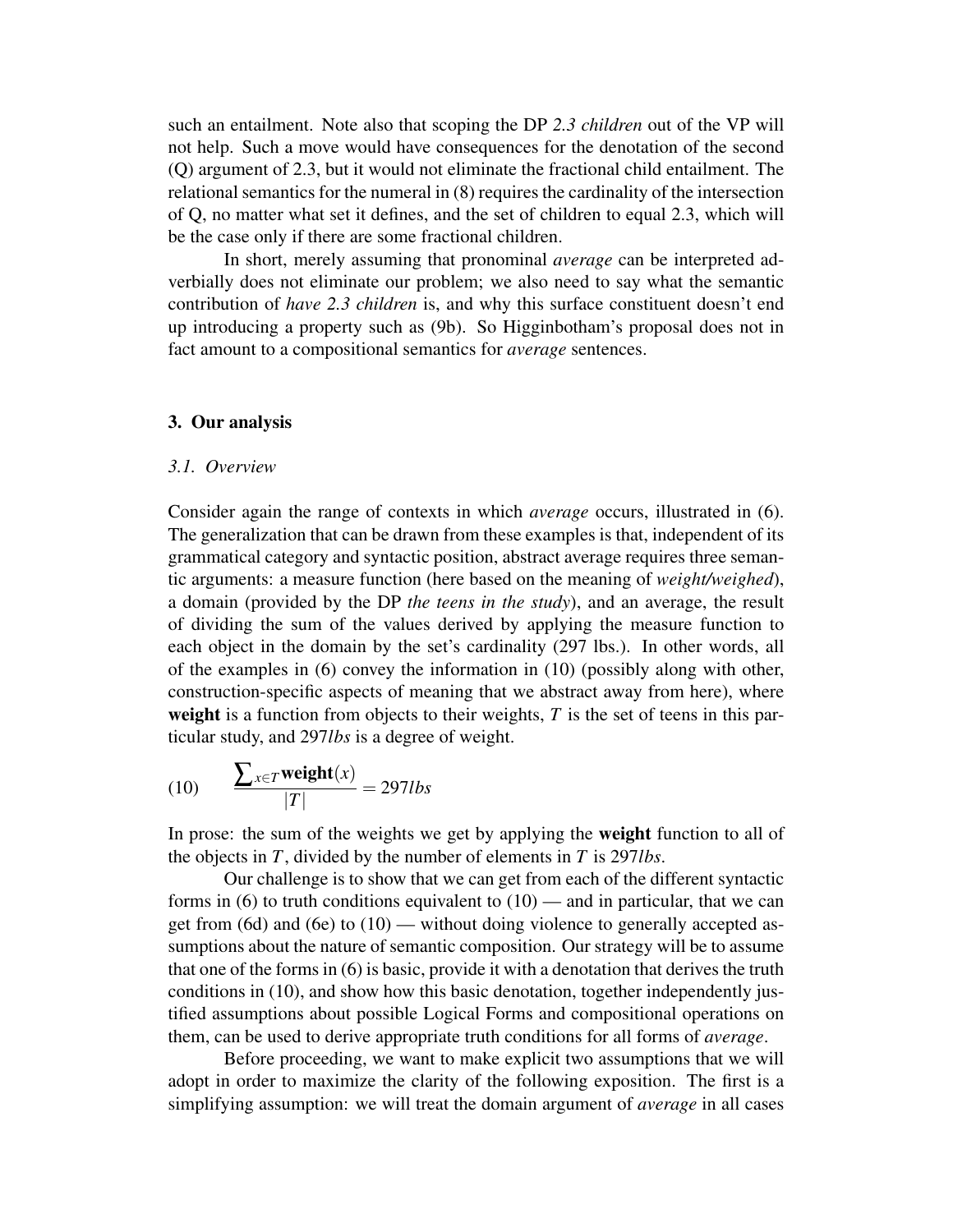as a set, ignoring the fact that the linguistic expression that provides this argument may take different forms (a bare plural, a definite plural, a conjunction structure, a bare noun, etc.) and also ignoring the potentially important contribution of verbal particles like *each, per year* and so forth. It is quite likely that a proper analysis will need to assume that the different forms of *average* actually include mappings from different kinds of expressions to sets (or possibly to more structured objects, such as pluralities), but since it is straightforward to define such mappings and since our more general proposals are consistent with different analytical options here, we will talk in terms of sets in what follows.

Second, although we assume that one of the crucial semantic components of averaging is a measure function (type  $\langle e, d \rangle$ ), as described above, in all of the constructions we examine the actual linguistic terms that provide this component denote degree relations, either type  $\langle e, dt \rangle$  (such as the noun *weight*) or type  $\langle d, et \rangle$ (such as the verb *weigh*):

(11) a.  $[weight_N] = \lambda x \lambda d$ .weight $(x) = d$ b.  $\[\n\exists \text{weight}_{V} \right] = \lambda d\lambda x.\n\text{weight}(x) = d$ 

Degree relations (either lexical or derived) can easily be converted into measure functions, however, so we will use the following abbreviatory conventions in our semantic representations to simplify the notation:

(12) a. If  $f \in D_{\langle e, dt \rangle}$ , then  $f_{meas} = \lambda x \cdot max\{d \mid f(x)(d)\}$ b. If  $f \in D_{\langle d, et \rangle}$ , then  $f_{meas} = \lambda x \cdot max\{d \mid f(d)(x)\}$ 

See e.g., Cresswell (1977), Heim (1985), Klein (1991), Carpenter (1997) and Kennedy (to appear) for the use of such conversions in the semantic analysis of comparatives.

# *3.2. Basic cases*

We begin with the assumption that the form of *average* in (6a), which combines directly with a measure noun, reflects the basic meaning of the term. This assumption, while arbitrary, is based on an informal search of the British National Corpus for collocations of *the average, an average* and *on average*, which suggests that the measure noun-modifying form in (6a) is by far the most frequent. Nothing hinges on this particular assumption, however, and our analysis is completely consistent with another (or a more abstract, category-neutral) form being basic.

The structure of a noun phrase containing this form of *average* is as shown in (13) for *the average weight of the teens*.



Assuming that the noun *weight* denotes the degree relation in (11a) and that the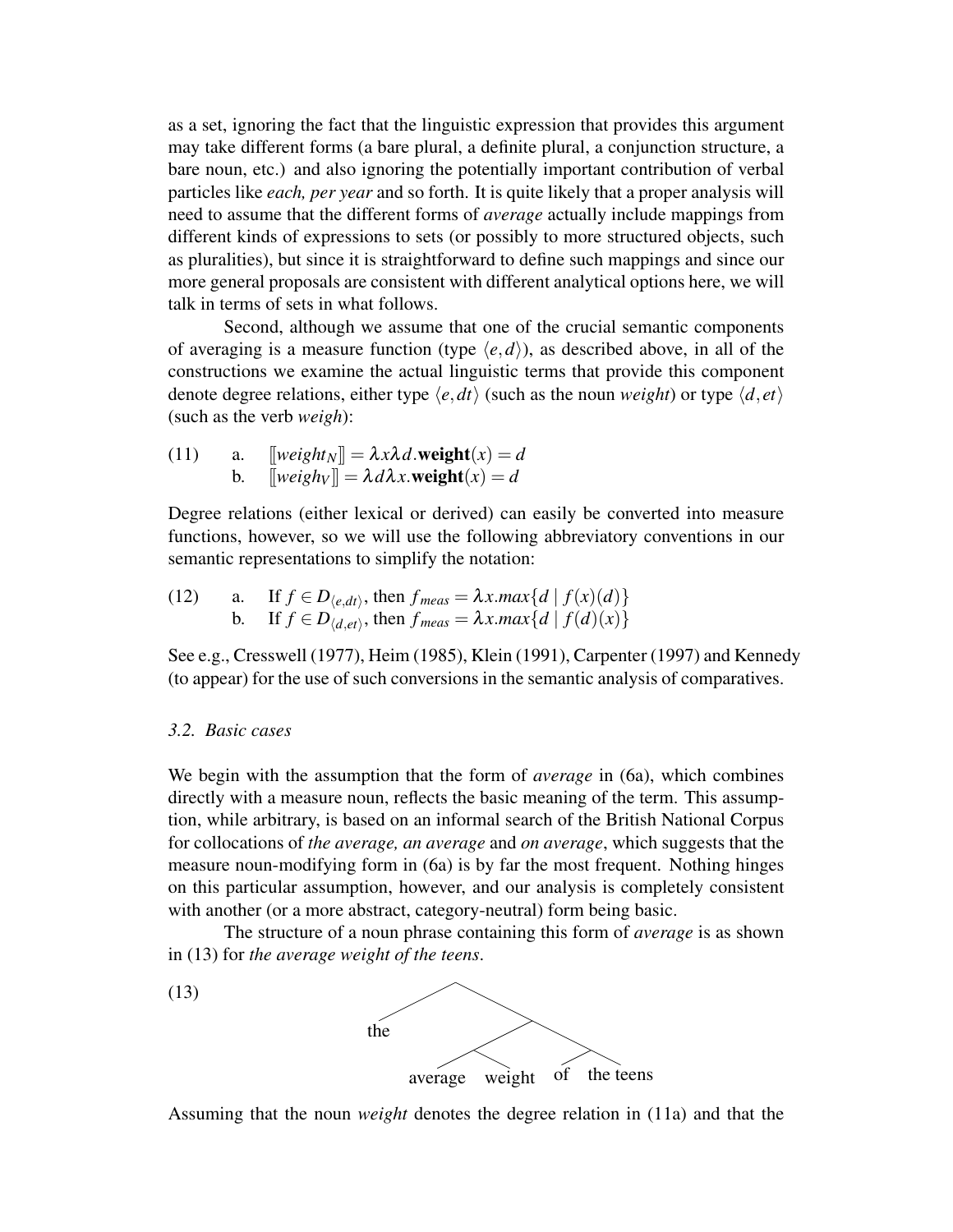plural DP *the teens* introduces a set as discussed above (which we will abbreviate throughout as *teens'*), this structure indicates that the core meaning of *average* is the function **average** in (14) (where  $f_{meas}$  is the measure function based on  $f$ , as defined in (12)).

(14) **average** = 
$$
\lambda f \lambda S \lambda d
$$
. 
$$
\frac{\sum_{x \in S} f_{meas}(x)}{|S|} = d
$$

Composition of the nominal portion of (13) gives us (15a), which spells out as the property of degrees in (15b) after lexical insertion and  $\lambda$ -conversion.

(15) a. **average**([[weight]])([[the tens]])  
b. 
$$
\lambda d \left[ \frac{\sum_{x \in tens'} \text{weight}(x)}{|teens'|} = d \right]
$$

This property is true of a degree if it equals the average weight of the teens, and further composition with the definite article will result in a definite description that picks out the unique degree that satisfies this property. The net result is that (6a) is predicted to be true just in case the average weight of the teens equals the degree denoted by *297 lbs.*, which is exactly what we want.

The verbal form of *average* in (6b) can be analyzed in much the same terms, the only difference being the order of argument composition. Taking the surface syntax as a guide, the verbal form differs from the basic form in selecting the degree argument first, then the measure argument (which can also be implicit if the context is rich enough, as in as in *The teens averaged 297 lbs.*), and finally the domain argument, as shown in (16).





An appropriate meaning for the verb can then be defined in terms of average:

(17)  $[[[V \text{ average}]]] = \lambda d\lambda f \lambda S.\text{average}(f)(S)(d)$ 

Composition of the various constituents in (16) gives (18a), which maps onto (18b) after lexical insertion and  $\lambda$ -conversion, which is in turn equivalent to (18c).

(18) a. [averagev]([297 lbs])([weight])([the teams])  
b. **average**([weight])([the teams])([297 lbs])  
c. 
$$
\frac{\sum_{x \in teams'} \text{weight}(x)}{|teens'|} = 297lbs
$$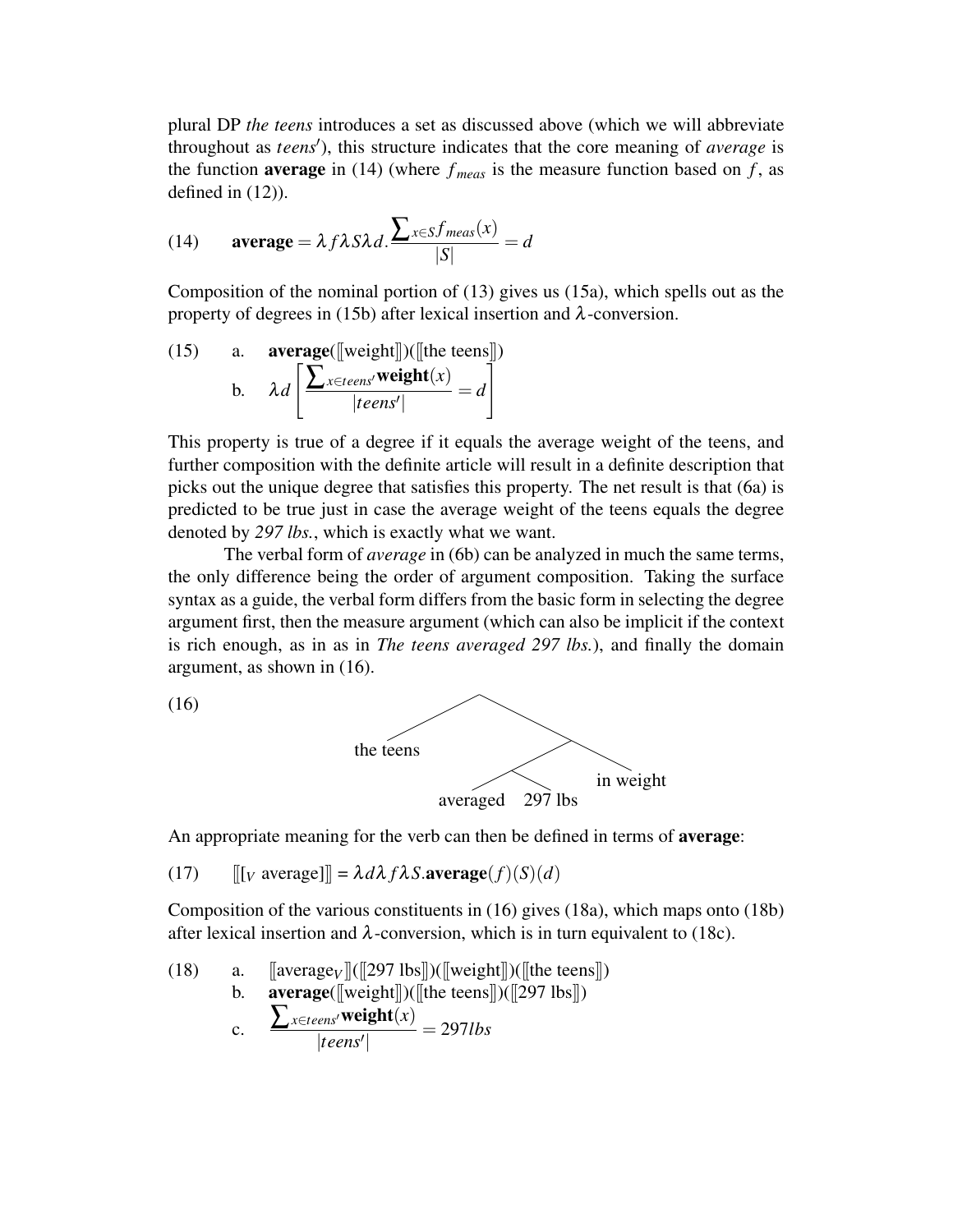#### *3.3. Derived degree relations*

We now turn to the nominal form of *average* in (6c), which can be analyzed semantically in exactly the same way as verbal *average*, even though its syntactic properties are different. Assuming the structure of (6c) is as shown in (19), the denotation we want is the one in (20).



Composition is then straightforward: *average* combines first with the measure phrase *297 lbs*, then with the measure verb *weigh*, and finally with the subject, resulting in (21a). (We assume for simplicity here that *an* and *of* are semantically vacuous.)

(21) a. 
$$
\begin{array}{ll}\n\text{[average$_N$]} \quad \text{[[297 lbs]]} \quad \text{[[weight]]} \quad \text{[[the tens]}) \\
\text{b.} \quad \text{average} \quad \text{[[weight]]} \quad \text{[[the tens]]} \quad \text{[[297 lbs]]}) \\
\text{c.} \quad \frac{\sum_{y \in teens'} \text{weight}(y)}{|teen'|} = 297 \text{lbs}\n\end{array}
$$

Given the denotation in  $(20)$ ,  $(21a)$  is equivalent to  $(21b)$ , which spells out as  $(21c)$ after lexical insertion and  $\lambda$ -conversion. (6c) is thus correctly predicted to be truthconditionally equivalent to (6a) and (6b).

In examples like (6c), the degree relation that average converts into a measure function is lexical, provided directly by the verb *weigh*. However, in many other constructions involving *an average of*, the degree relation is not lexical but instead must be derived in the syntax. (22) is an example of such a construction.

(22) The teens ate an average of 17.5 hamburgers each.

The degree relation we want in order to get the right truth conditions for this example is the relation between quantities *n* and individuals *x* that is true just in case the number of hamburgers that *x* ate equals *n*, which we represent informally in (23).

# (23) λ*n*λ*x*.*x ate n hamburgers*

If (23) is supplied as the second argument of nominal *average*, and the plural subject as the third argument, the truth conditions we will ultimately end up with are those represented in (24).

(24) 
$$
\frac{\sum_{y \in teams'} \lambda x.max\{n \mid x \text{ are } n \text{ }hamburgers\}(y)}{|teens'|} = 17.5
$$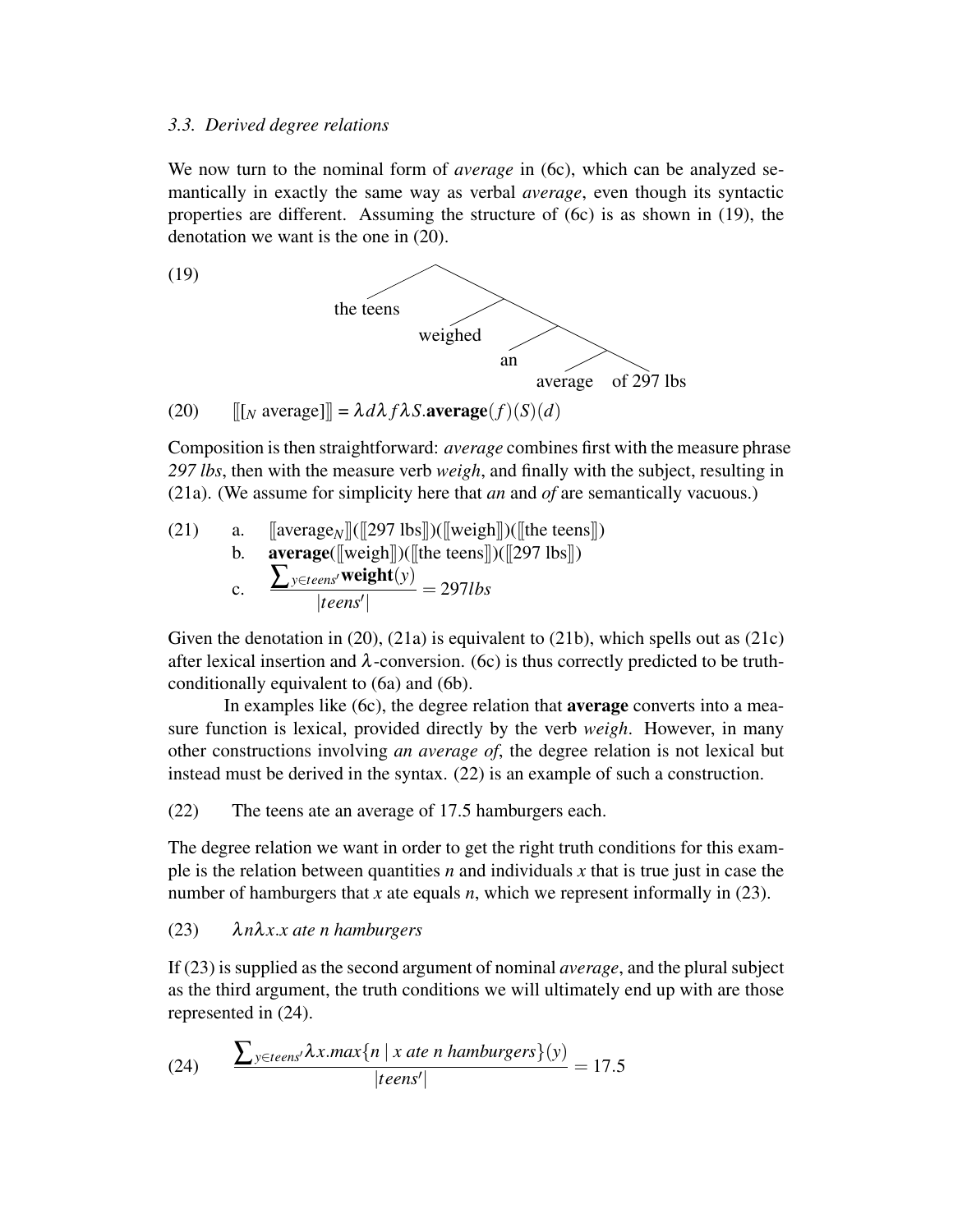Given that (24) correctly characterizes the meaning of (22), the question is how we get from the verb phrase *eat an average of 17.5 hamburgers* to the degree relation in (23). In fact, this is exactly the question that we kept running up against in our discussion of previous approaches to *the average NP* in section 2. Recall from that discussion that the problem we confronted was how to avoid interpreting a verb phrase like *have 2.3 children* in a way that didn't entail of any entity that it has 2.3 children, an entailment made by any approach that assumes that numerals are quantificational determiners that combine with nominals to yield generalized quantifiers. In order to derive a degree relation like (23), and avoid these problems, we need to give up this assumption. Instead, we need to recognize that number terms lead a dual life. In addition to their use as quantificational determiners and corresponding relational meanings, they also occur as *singular terms*. As such, they can saturate a degree/quantity position inside the noun phrase, and take scope independently of the rest of the noun phrase in which they occur. (See Kennedy and Stanley (2008) for discussion and defense.)

The hypothesis that numbers saturate an amount/degree argument even in constructions in which they superficially appear to be determiners is developed in great detail by Manfred Krifka (1989, 1992) and used to account for a range of facts involving aspectual composition and the relation between nominal and verbal reference. (See also Cresswell (1977), and for a different implementation of the same idea, see Hackl (2001).) What is important for our purposes is Krifka's analysis of plural count nouns as two place relations between numbers (or degrees/amounts we do not draw a distinction between these things here) and plural individuals. The plural noun *hamburgers*, on this view, has the denotation in (25) (where the variable *x* ranges over plural rather than atomic individuals; see Link (1983)).

(25) 
$$
[hamburgers]] = \lambda n \lambda x.hamburgers'(x) \land |x| = n
$$

Composition with a number returns a property that is true of pluralities of hamburgers whose cardinality is equal to that number. The denotation of *three hamburgers*, for example, is (26).

(26) 
$$
\lambda x.hamburgers'(x) \land |x| = 3
$$

This property may then compose with a verb meaning, saturating an open argument, and the variable corresponding to this argument will ultimately be bound by a default existential quantifier, deriving truth conditions that are equivalent to what we get on a standard generalized quantifier semantics.

What is important for our purposes is that on this analysis, a number or other amount term saturates the degree argument of a plural noun, and so can in principle take scope independently of the rest of the noun phrase, leaving a degree variable in its place. This provides us with a straightforward means of deriving the degree relation in (23) and providing a compositional analysis of (22). The analysis runs as follows.

First, we assume that *an average of 17.5* is a constituent in this example that occupies the same syntactic position as a simple number. As such, it may take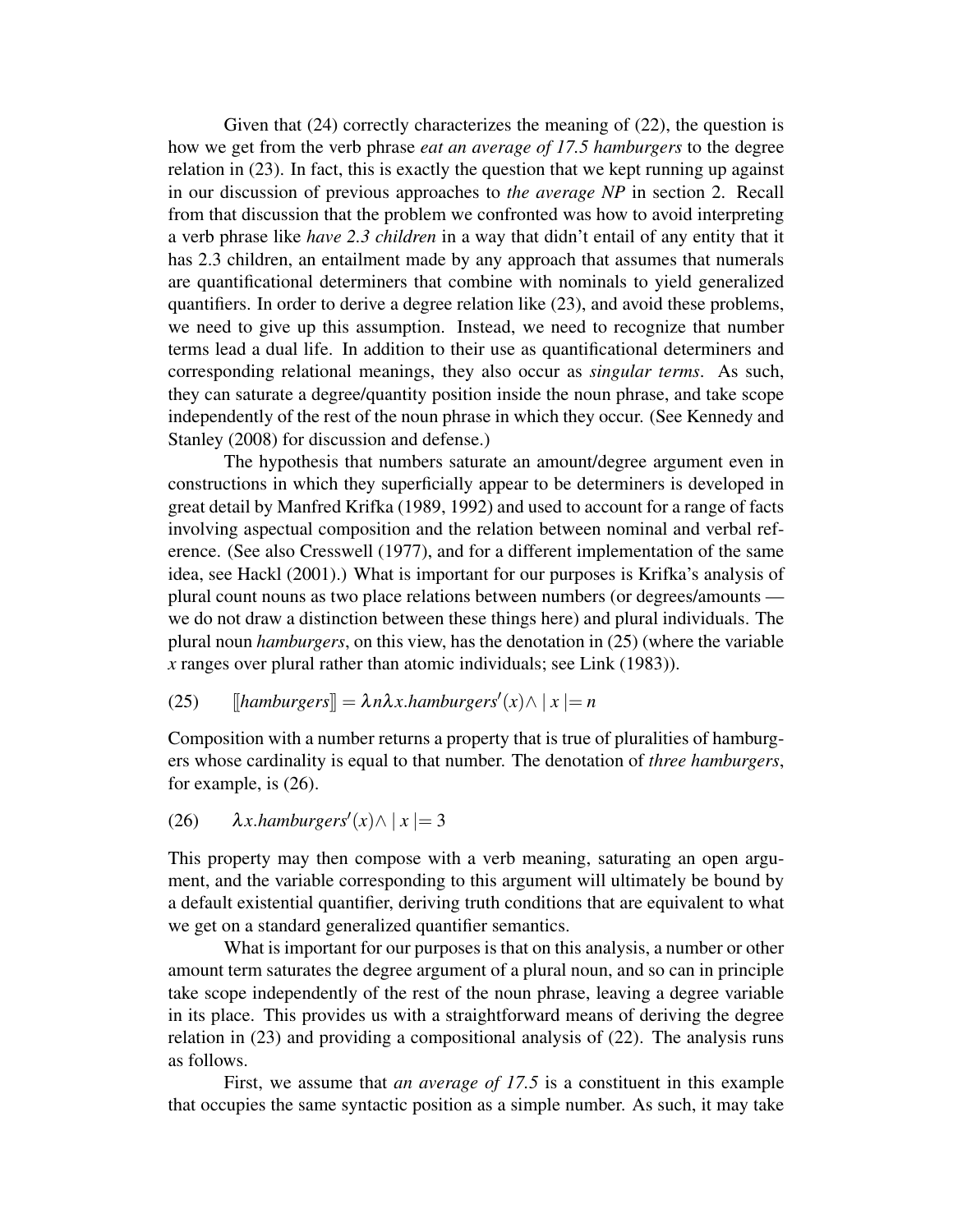scope independently of the rest of the noun phrase. A Logical Form that returns the desired truth conditions can be derived by raising *an average of 17* to adjoin to VP:



Assuming existential closure over the variable introduced by the object, the denotation of the sister of *an average of 17.5* is (28), which is a more precise characterization of the degree relation that we posited earlier in (23).

(28) 
$$
\lambda n \lambda x. \exists y [ate'(y)(x) \land \text{hamburgers}'(y) \land |y| = n]
$$

Composition may then proceed as described above, deriving the truth conditions in  $(24)$ . In effect, the LF we are positing for  $(22)$  is a variant of the synonymous sentence in (29), which uses verbal *average*.

(29) The teens each averaged 17.5 in number of hamburgers eaten.

Before moving to the next section, we should say a few words about our assumption that *an average of 17* — and by extension, numbers in general — can undergo quantifier raising. While our assumptions about semantic type certainly allow for this option, one might object that the syntax of English does not allow for such structures, pointing to the impossibility of overt extraction of number terms in examples like (30a-b).

- (30) a. \*How many did they eat *t* hamburgers?
	- b. \*It was 17 that they ate *t* hamburgers.

However, there are other kinds of examples which suggest that English syntax does allow for such structures. One case involves quantity comparisons like (31a), where it is generally assumed that the comparative clause has the structure in (31b) (see e.g., Bresnan 1973, Chomsky 1977, Heim 1985, Hackl 2001, Kennedy 2002).

- (31) a. Miller has hit more big shots in playoff games than O'Neal has hit free throws. (*Chicago Tribune, June 3, 2000*)
	- b. [*wh* O'Neal has hit [*t* free throws]]

Another piece of evidence that the syntax-semantics interface allows an amount term to scope independently of the rest of the DP comes from so-called "reconstruction effects" in *how many* questions (Heycock 1995) like (32), which has the two interpretations paraphrased in (32a) and (32b).

(32) How many people did Jones decide to hire?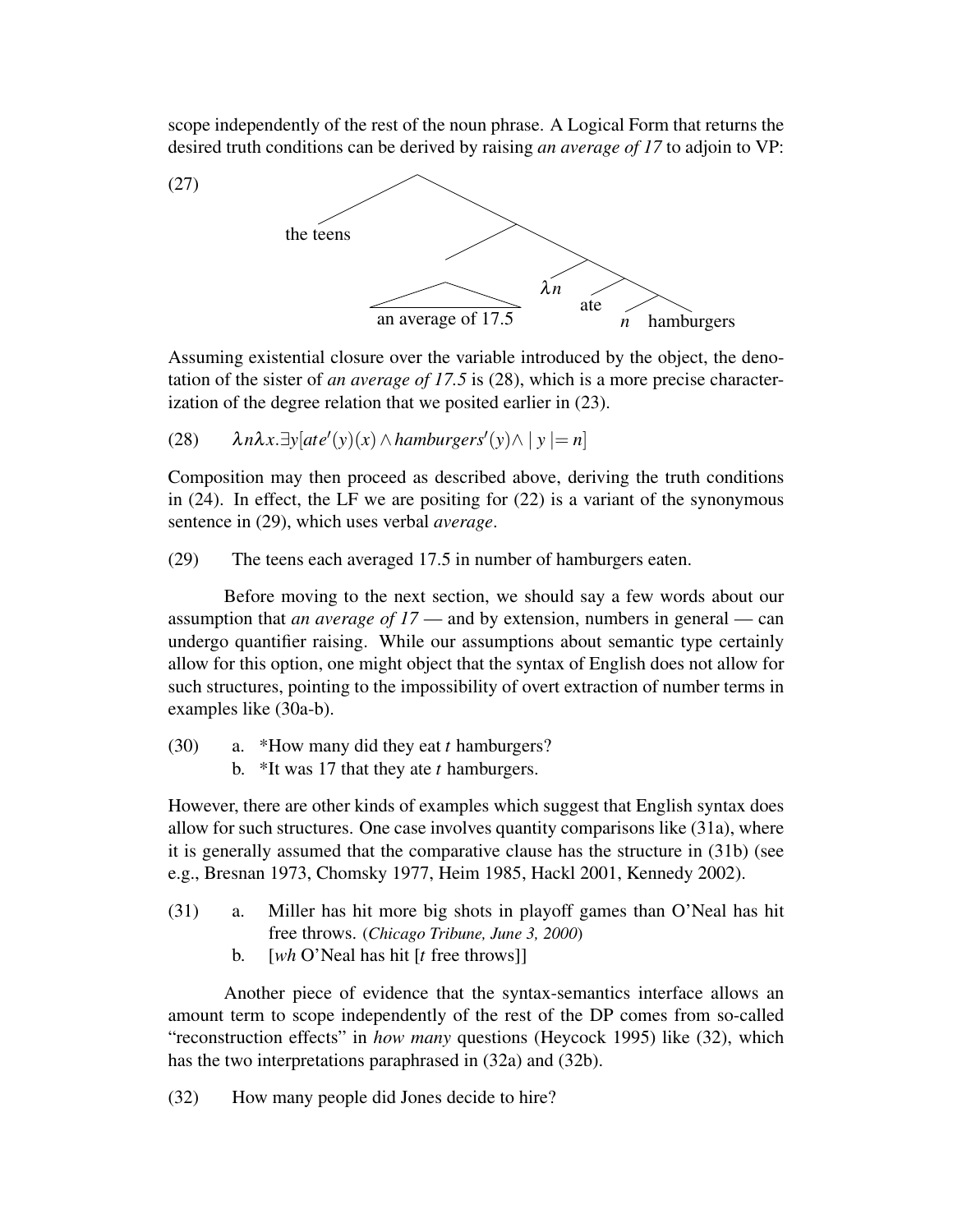- a. What is the number of people such that Jones decided to hire them?
- b. What is the number such that Jones decided to hire that many people?

Different syntactic and semantic mechanisms have been proposed to derive this ambiguity (see Fox (1999) for discussion of alternatives); what is crucial for us is that the reading in (32b) involves scoping only the amount quantifier above the intensional verb *decide* and interpreting the rest of the nominal in its base position in the embedded clause, which is exactly what we are suggesting for numerals.

# *3.4. Parasitic scope*

We are now ready to tackle the final two *average* sentences: the adjectival and adverbial forms shown in (33a-b).

- (33) a. The average American has 2.3 children.
	- b. Americans have 2.3 children on average.

Recall from our discussion in section 2 that a central failing of previous analyses is that they fail to provide a compositional semantics that explains why the verb phrases in these examples do not denote the property of having 2.3 children. Our discussion in the previous section provides an answer to this question: since numbers may take scope independently of the noun phrases in which they occur, these examples can be mapped onto LFs in which the number has been raised out of the VP, leaving behind a constituent of the form *have n children*. We have already seen that this type of constituent can end up supplying the content of a measure function mapping individuals to the number of children they have, which both avoids the problematic entailments created by leaving the number in place, and moreover is exactly what we will need to compute the desired truth conditions for (33a-b).

There is a complication, however, which we illustrate with a discussion of (33a). (The same considerations apply to (33b).) If the number takes scope, then either of (34a-b) are possible LFs for this example.

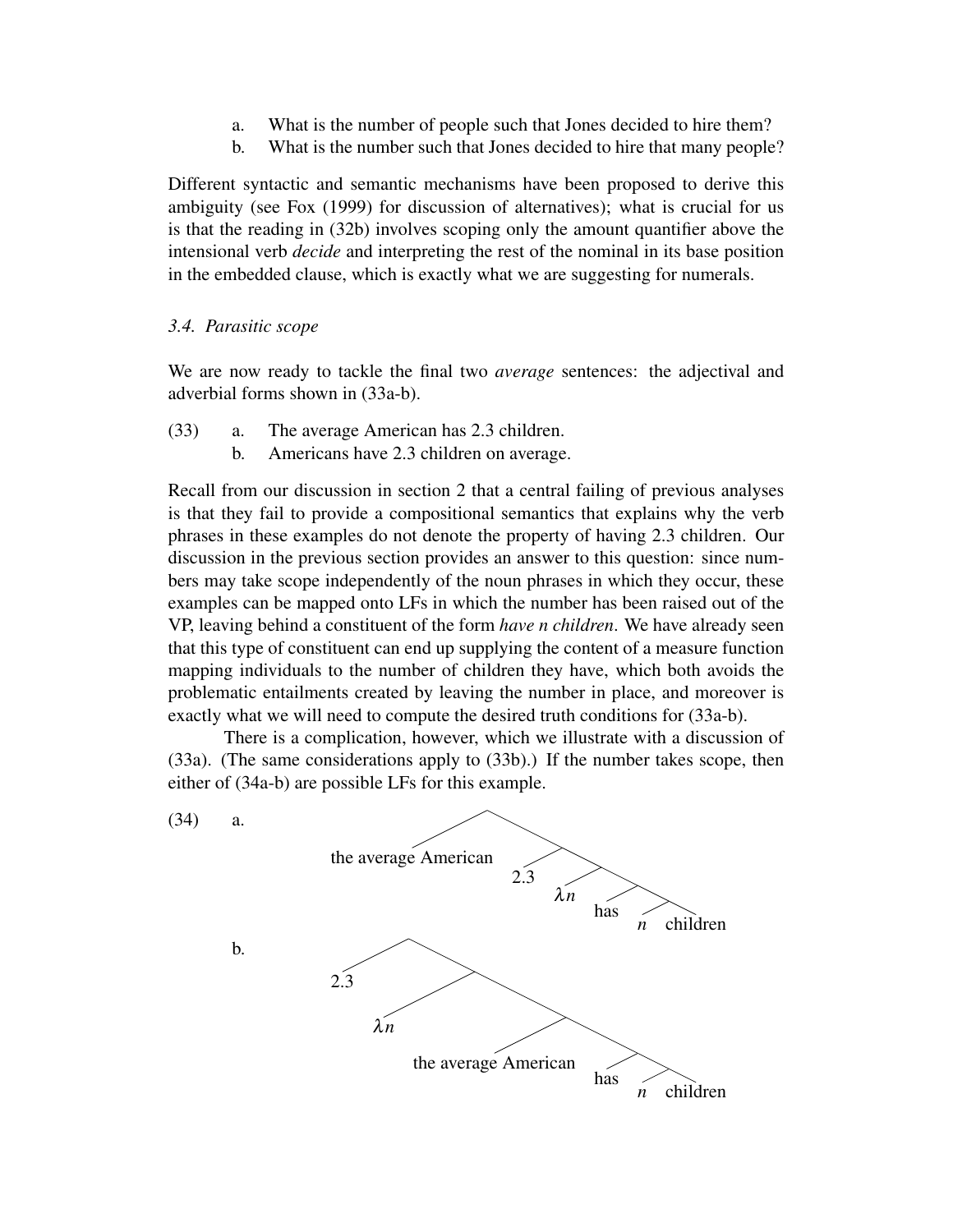Unfortunately, neither LF is consistent with either of the possible denotations for adjectival *average* based on the underlying function average (both of which assume that the nominal provides the domain argument, as reflected by surface syntax).

(35) a.  $[[A \text{ average } ]] = \lambda S \lambda f \lambda d \text{.} \text{average}(f)(S)(d)$ b.  $[[A \text{ average } ]] = \lambda S \lambda d \lambda f \text{.average}(f)(S)(d)$ 

The problem is that these denotations presume that the average term and the degree relation are provided by distinct syntactic constituents. However, given the standard syntactic definition of QR, the term that corresponds to the former (the raised number) and the term that corresponds to the later (the constituent marked by λ*n* in (34a-b)) form a syntactic constituent exclusive of *the average American*. Compositionality therefore dictates that these two elements also form a semantic constituent, and indeed, this is the normal result of QR. The Logical Forms for (33b) will be identical in the relevant respects, as the number will end up scoping either below the adverb, as in (34a), or above it, as in (34b). What we need is some principle that allows us to "split apart" the average and the degree relation and provide each as separate arguments to *the average American* or *on average*.

Fortunately for us, it turns out that exactly such a mechanism has been independently invoked in order to account for the interpretation of comparative constructions (Heim 1985, Bhatt and Takahashi 2007, Kennedy to appear), distributive interpretations of plural DPs (Sauerland 1998), and noun-modifying uses of *same* and *different* (Barker 2007). Specifically, we need to allow for the possibility that a third constituent can intervene between a scope-taking constituent and the functiondenoting constituent that normally serves as its scope, a configuration that Barker (2007) dubs "parasitic scope".

Comparatives like (36) provide a good illustration of parasitic scope.

(36) More people live in New York than Chicago.

Most work on comparatives assumes that *more* and the *than*-phrase form a constituent in Logical Form. There is also a substantial amount of syntactic evidence that the "standard" constituent in an example like (36) (the complement of *than*) can be a simple noun phrase, rather than an underlyingly clausal structure (Hankamer 1973). Such a structure requires the denotation for *more* in (37), which is looking for two individual arguments — a standard of comparison *y* and a "target" of comparison *x* — and a degree relation (Heim 1985, Hoeksema 1984, Bhatt and Takahashi 2007, Kennedy 1999, to appear).

(37) 
$$
[more] = \lambda y \lambda f_{\langle d, et \rangle} \lambda x . f_{meas}(x) \succ f_{meas}(y)
$$

The degree relation is converted into a measure function and applied to the target and standard, so that the truth conditions of a comparative are ultimately stated in terms of an asymmetric ordering between two degrees.

In (36), the standard argument is directly provided by *Chicago* (*than* is typically assumed to be vacuous). In order to derive the right truth conditions, the target argument should be *New York*, and the degree relation should be the one in (38).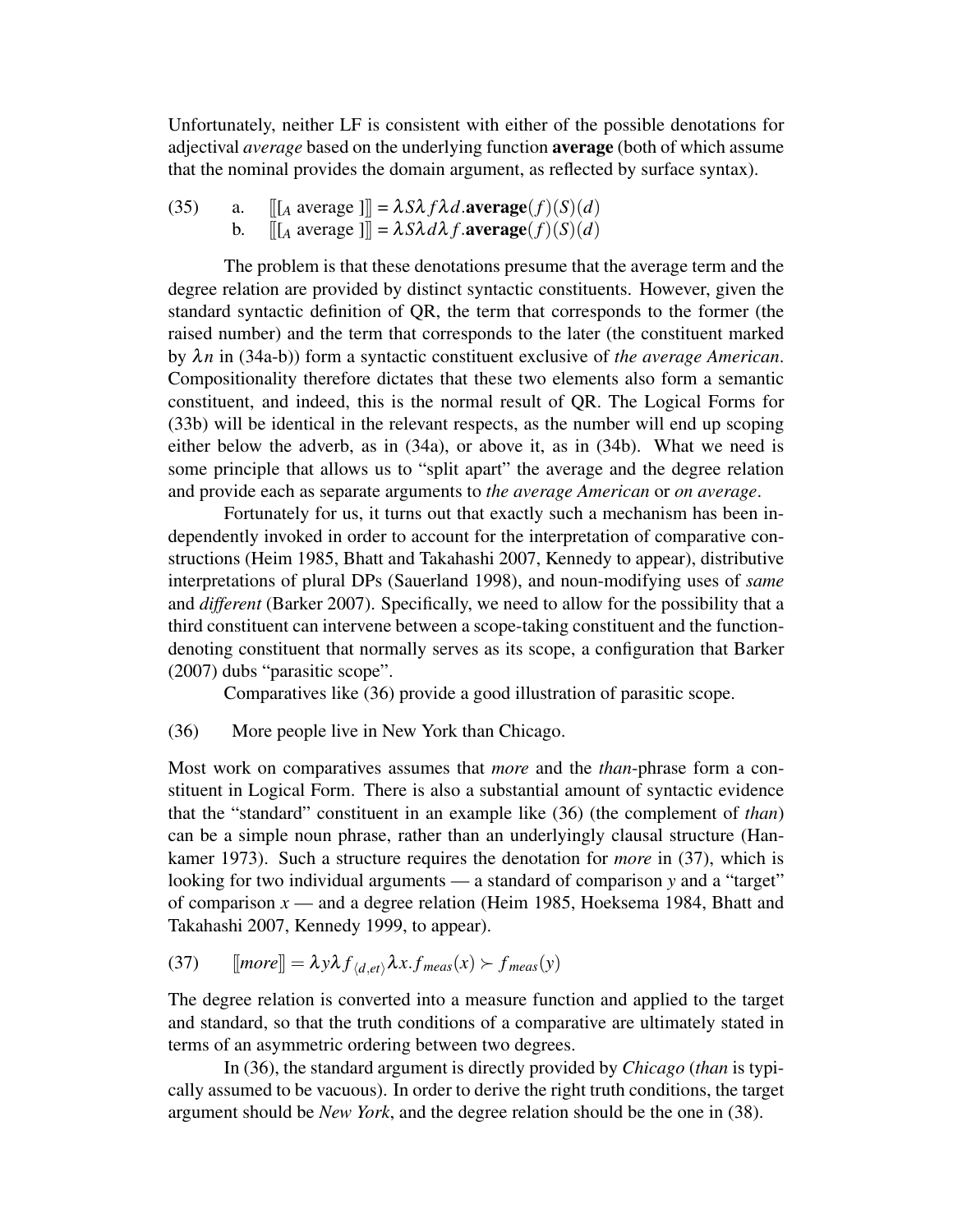#### (38) λ*n*λ*x*.*n people live in x*

We can derive such a relation by raising both *more than Chicago*, which saturates the degree argument of the plural DP (the same slot occupied by a number), and *New York*. But in order to derive a Logical Form that is interpretable in just the right way, we crucially need to close off the scope of the latter below the former, as shown in (39).



In other words, we need a representation in which the comparative constituent is "parasitic" on the scope term created by QR of the DP *New York*. The resulting LF is fully interpretable, and gives us exactly the truth conditions we want, as shown in the following derivation:

(40) a. 
$$
[more]([\text{Chicago}])([\text{lambda} x.n \text{ people live in } x])([[NY])
$$
  
b. 
$$
\lambda x.max\{n \mid n \text{ people live in } x\} (NY') \succ
$$
  

$$
\lambda x.max\{n \mid n \text{ people live in } x\} (Chicago')
$$

Returning now to *the average American*, the Logical Form we need in order to derive the correct truth conditions for (33a) is one that is parallel in the relevant respects to (39). Specifically, we need a representation in which the number is raised to a position just above *the average American*, while the variable it leaves behind is bound off just below this DP. In other words, we need *the average American* to be parasitic on the scope of the number, as shown in (41).



Assuming with Carlson and Pelletier (2002) that the definite article in DPs with abstract average is vacuous (indicated in (41) by *th'average*; see Kennedy and Stanley (2008) for a possible explanation of why this is so), composition in (41) gives us (42a), which maps onto (42b) when we plug in the denotation for *average* in (35a), and ultimately spells out as the truth conditions in (42c).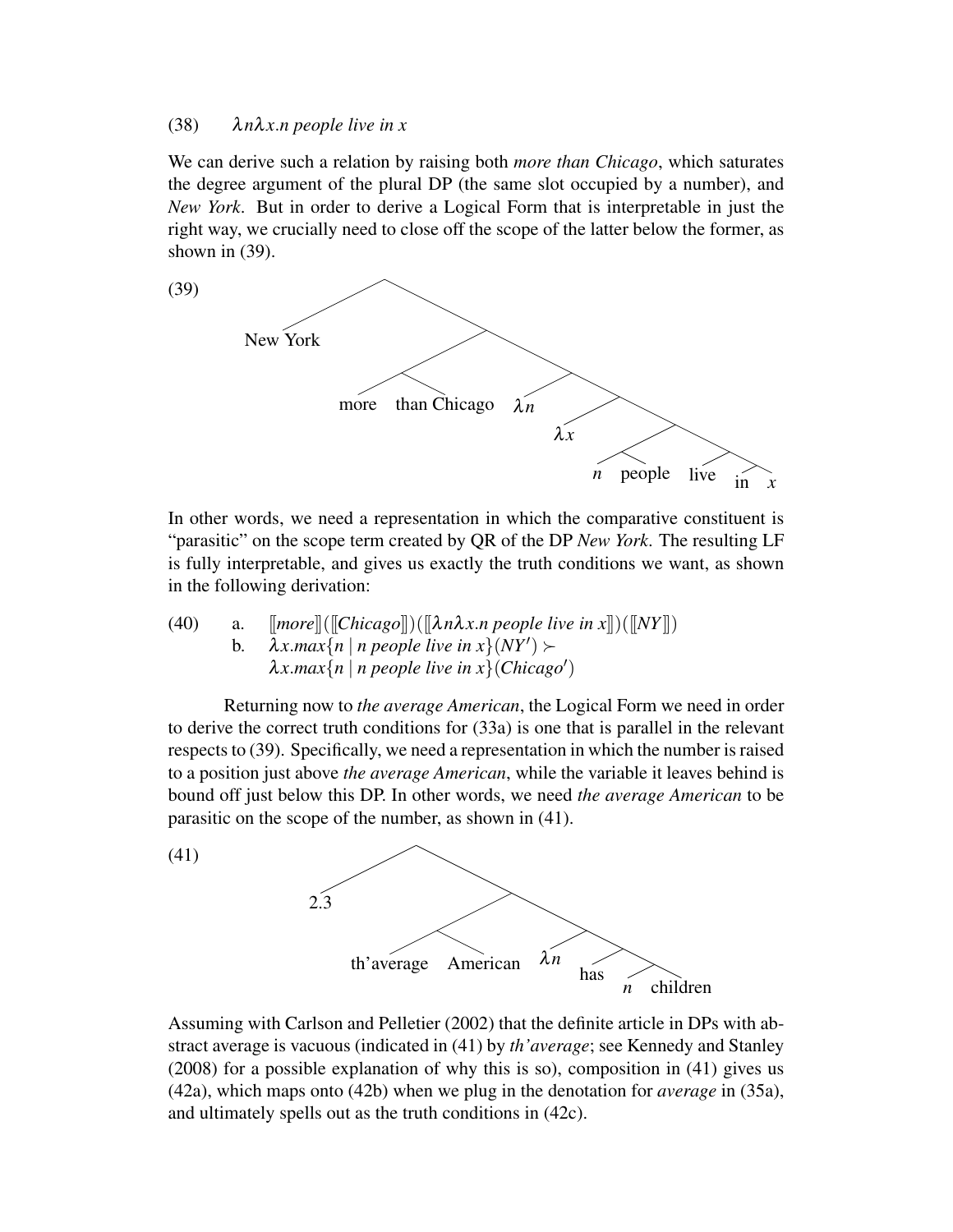(42) a. [[*A* average]]([
$$
\{\text{American}\}
$$
])([[ $\lambda n\lambda x.x$  has *n* children]])([[2.3]])  
b. **average**([[ $\lambda n\lambda x.x$  has *n* children]])([[ $\text{American}]$ )([[2.3]])  
c. 
$$
\frac{\sum_{y \in American'} \lambda z.max\{n \mid z \text{ has } n \text{ children}\}(y)}{|American'|} = 2.3
$$

Note that this derivation assumes a non-quantificational type *d* for the number. If we want to assume that numbers undergo QR only if they are assigned a quantificational type, then the derivation would be one in which 2.3 has the type  $\langle dt, t \rangle$ denotation  $\lambda D_{\langle d,t \rangle}.D(2.3)$  and takes the rest of the sentence (which is type  $\langle d,t \rangle$ after composition) as its argument.

Constructions with adverbial *on average*, such as (33b), are analyzed in exactly the same way. Assuming that *on average* attaches to VP (it can be preposed and included in VP-ellipsis), we can analyze its meaning as in (43) and posit the LF in (44) for (33b). (Alternatively, if numbers are type  $\langle dt, t \rangle$  when they raise, then *on average* should be assigned a denotation in which the domain comes second and the average term comes third, and *2.3* should take scope above the subject.)

(43)  $\left[\n\left| \rho_P \text{ on average} \right| \right] = \lambda f \lambda d \lambda S.\n\text{average}(f)(S)(d)$ 



(45) shows the derivation of the truth conditions of this LF; once again, we end up with a meaning that is equivalent to what we get in the other *average* constructions.

(45) a. 
$$
\llbracket [pp \text{ on average}] \rrbracket (\lambda n \lambda x.x has n \text{ children}) (2.3) (\llbracket \text{Americans} \rrbracket)
$$
  
b. **average**  $(\lambda n \lambda x.x has n \text{ children}) (\llbracket \text{Americans} \rrbracket) (2.3)$   
c. 
$$
\frac{\sum_{y \in Americans'} \lambda z.max\{n \mid z has n \text{ children}\}(y)}{|Americans'|} = 2.3
$$

We have thus accounted for our two most difficult cases — *the average NP* and *on average* — without positing any special interpretive mechanisms beyond those that are independently necessary to account for other constructions. The crucial final piece of the analysis is the assumption that natural language allows for the possibility that some expressions can take another expression's nuclear scope as an argument: in Barker's terms, they may be "parasitic" on the scope of another term. The literature on comparatives, plurals and *same/different* that we have cited indicates that such an option must be available to the interpretive system; *average* can be viewed as further evidence for this conclusion.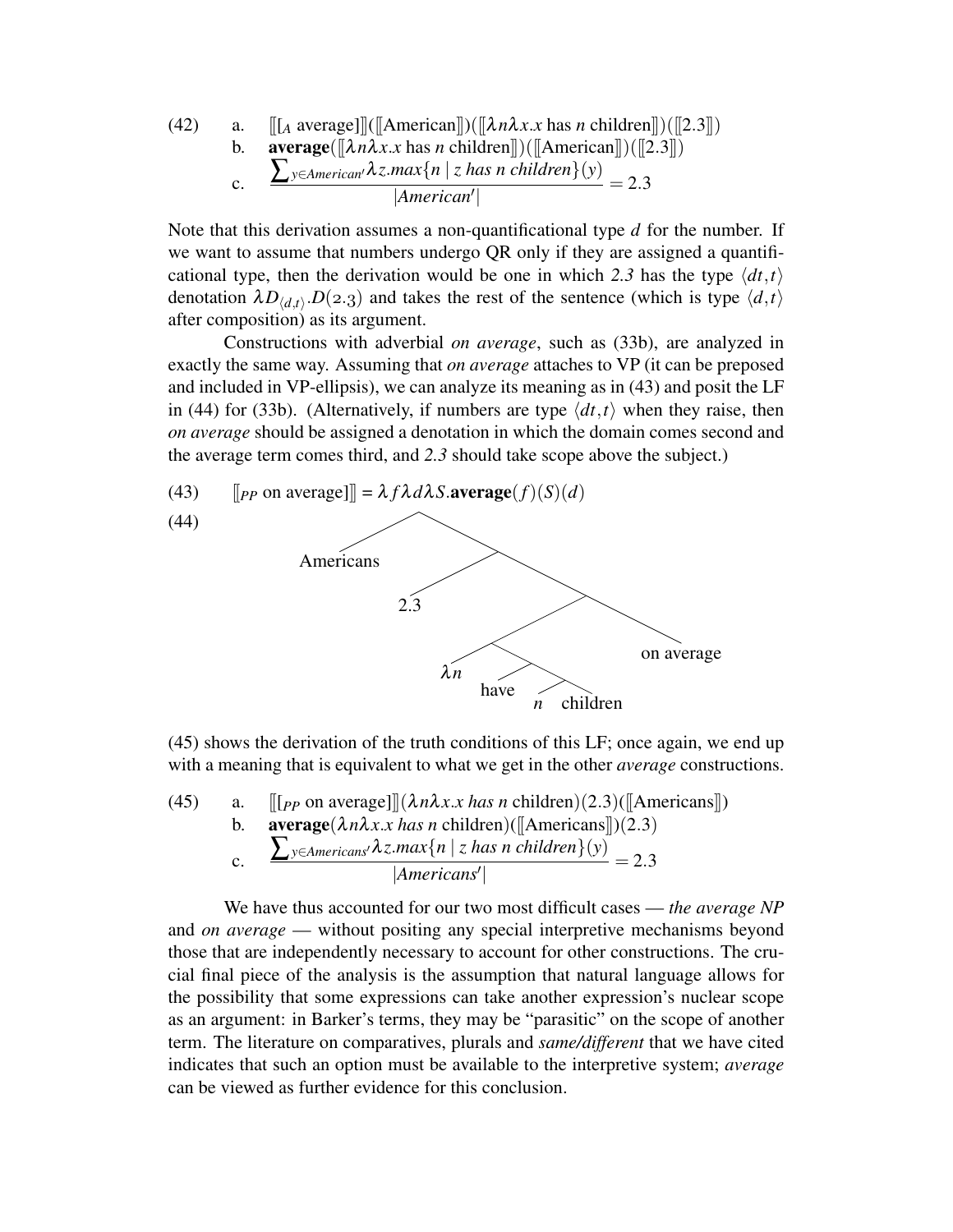We have presented our analysis here in terms of the semantic framework developed in Heim and Kratzer (1998), in which scope relations are encoded in a syntactic representation of Logical Form. However, however, our proposals are consistent with "directly compositional" alternatives that reproduce syntactic scope through type- and category-shifting rules. In fact, when we take a closer look at how parasitic scope is implemented in different frameworks, we see that *average* sentences may actually provide an argument in favor of preferring one of these alternative theories of the syntax-semantics interface over an LF-based approach.

To see why let us consider how parasitic scope LFs like (41) and (44) can actually be derived. At first glance, it appears that such representations are a consequence of the grammar of quantifier raising. As pointed out by Sauerland (1998) (see also Bhatt and Takahashi (2007)), given Heim and Kratzer's (1998) formulation of QR, which results in the "index-adjunction" structures that we have represented using as adjoined  $\lambda$ s, parasitic scope representations can be derived by two instances of QR, such that the second targets the position just below the first. This is illustrated in (46).



A feature of this approach to parasitic scope is that it necessarily involves two instances of QR: the first creates the scope term that the second is parasitic on. In the case of *the average NP* sentences, this is not a problem: let the number correspond to the A term in (46) and let *the average NP* correspond to the B term. It is not so clear how to derive the right LFs for *on average*, however, if (as generally assumed) adverbs have fixed positions in the syntax. In order to generate a representation with the structural relations shown in (44), we would need to first raise the number, then insert the adverb. But this creates an ordering paradox: if QR is part of the covert (post-spellout) part of the derivation, then the fact that the adverb is pronounced means that it must be inserted after the number is raised.

Fortunately, there are other ways to derive parasitic scope that do not run into this problem. One option would be to allow for numbers and other terms to appear in scope positions at a level of Logical Form, but to set up the system so that every constituent between the scope-taking term and its base trace is a function over the denotation of the trace. The simplest way of implementing this would be to adopt Jacobson's (1999) variable-free analysis of bound pronouns, and traces as identity functions. In this approach, the principle in (47) (the "Geach rule") has the effect of binding off an unsaturated argument at each higher node.

- (47) a. SYNTAX:  $\mathbf{g}_{cat}(\mathbf{B}/\mathbf{A}) = \mathbf{B}^{cat}/\mathbf{A}^{cat}$ 
	- b. SEMANTICS: If *f* is a function of type  $\langle a,b \rangle$  then  $\mathbf{g}_c(f)$  is a function of type  $\langle \langle c, a \rangle, \langle c, b \rangle \rangle$ , where  $\mathbf{g}_c(f) = \lambda h \lambda i. f(h(i))$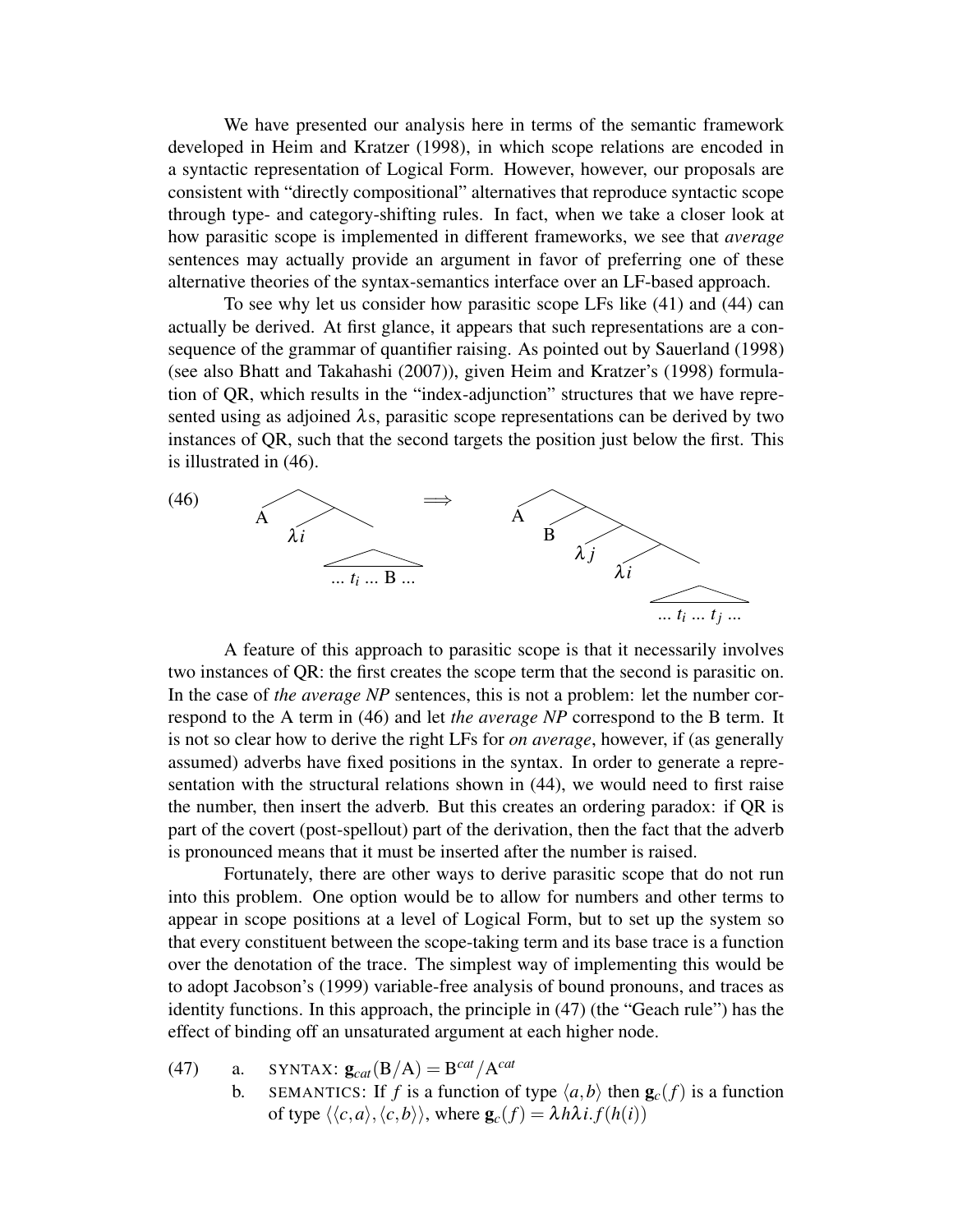Normally, (47) applies successively, so that an argument position occupied by a pronoun remains unsaturated, until a special "binding" rule z kicks in. However, nothing rules out the possibility that certain terms are actually looking for a Geached constituent as a matter of lexical category/meaning; such terms would be parasitic on the scope of another term in exactly the sense we need. Assigning the lexical entry in (48) to *on average*, for example, makes it parasitic on the scope of a number:

| (48) | $ $ on average |                                                                              |
|------|----------------|------------------------------------------------------------------------------|
|      | <sub>CAT</sub> | $(Nump \setminus (DP\setminus S))/(DP\setminus S)^{NumP}$                    |
|      | $ $ SEM        | $\lambda f_{\langle d, et \rangle} \lambda d\lambda S$ . average $(f)(S)(d)$ |

This approach clearly needs closer scrutiny, in particular for problems of overgeneration. However, the fact that the status of a particular expression as a "scope parasite" is a matter of lexical specification may provide a means of appropriately restricting the range of constructions in which parasitic scope applies.

Alternatively, we could simply adopt the analysis of parasitic scope developed by Barker (2007), which straightforwardly handles the examples under consideration here. The whole theory can be boiled down to a single structural postulate (" $\lambda$ " in section 7 of Barker's paper), which can be added to an off-the-shelf type logical grammar and forms the basis of Barker's more general continuation-based theory of scope. We confess to not yet have full enough command of the details of the theory to explore all its predictions, but the fact that it derives parasitic scope as a by product of a more general theory of quantification (and is directly compositional), is certainly a significant point in its favor.

# 4. Conclusion

In this paper, we have provided a semantics of *average* sentences according to which (morphosyntactically) definite noun phrases of the form *the average NP* are semantically not referring expressions, but rather what we might call "averaging expressions". As such, they do not involve reference to bizarre individuals, and as we have seen, they do not involve predication of impossible properties (like the property of having 2.3 children) of any individuals. Crucially, our analysis is fully compositional, and has an empirical advantage over all previous analyses in extending beyond the adjectival and adverbial forms of *average* and explaining how the various other ways of expressing averages illustrated in (6) give rise to the same core truth conditions. Finally, our account of the interpretation of *the average NP* and its adverbial cousin *on average* provides new evidence that the grammar must include principles that allow for the possibility of parasitic scope.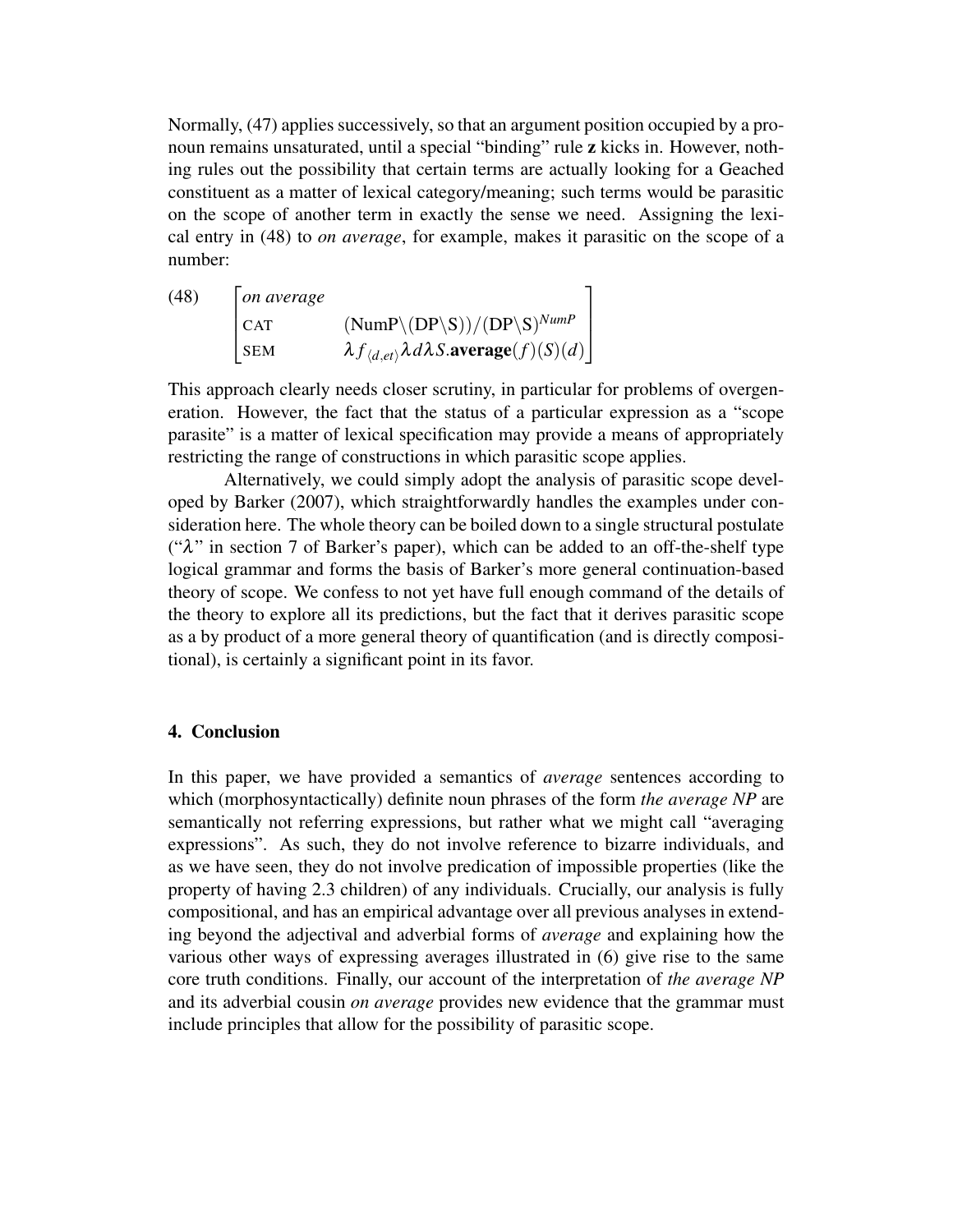#### References

- Barker, Chris: 2007, 'Parasitic Scope', *Linguistics and Philosophy* 30, 407–444.
- Barwise, Jon and Robin Cooper: 1981, 'Generalized Quantifiers and Natural Language', *Linguistics and Philosophy* 4, 159–219.
- Bhatt, Rajesh and Shoichi Takahashi: 2007, 'Direct Comparisons: Resurrecting the Direct Analysis of Phrasal Comparatives', in T. Friedman and M. Gibson (eds.), *Proceedings of SALT XVII*. CLC Publications, Ithaca, NY.
- Bresnan, Joan: 1973, 'Syntax of the Comparative Clause Construction in English', *Linguistic Inquiry* 4, 275–343.
- Carlson, Gregory and Francis Jeffrey Pelletier: 2002, 'The Average American Has 2.3 Children', *Journal of Semantics* 19, 73–104.
- Carpenter, Bob: 1997, *Type-Logical Semantics*. MIT Press, Cambridge, MA.
- Chomsky, Noam: 1977, 'On Wh-Movement', in P. Culicover, T. Wasow, and A. Akmajian (eds.), *Formal Syntax*, 71–132. Academic Press, New York.
- Chomsky, Noam: 2000, *New Horizons in the Study of Language*. Cambridge University Press, Cambridge.
- Cresswell, M. J.: 1977, 'The Semantics of Degree', in B. Partee (ed.), *Montague Grammar*, 261–292. Academic Press, New York.
- Fox, Danny: 1999, 'Reconstruction, Variable Binding and the Interpretation of Chains', *Linguistic Inquiry* 30, 157–196.
- Hackl, Martin: 2001, 'Comparative Quantifiers and Plural Predication', in K. Megerdoomian and L. Bar-el (eds.), *Proceedings of WCCFL XX*, 234–247. Cascadilla Pres, Somerville, MA.
- Hankamer, Jorge: 1973, 'Why there are two 'than's in English', in C. Corum, T. C. Smith-Stark, and A. Weiser (eds.), *Proceedings of the 9th Annual Meeting of the Chicago Linguistics Society*. Chicago Linguistics Society, Chicago, IL.
- Heim, Irene: 1985, 'Notes on Comparatives and Related Matters'. Ms., University of Texas.
- Heim, Irene and Angelika Kratzer: 1998, *Semantics in Generative Grammar*. Blackwell, Oxford.
- Heycock, Caroline: 1995, 'Asymmetries in Reconstruction', *Linguistic Inquiry* 26, 547–570.
- Higginbotham, James: 1985, 'On Semantics', *Linguistic Inquiry* 16, 547–593.
- Hoeksema, Jack: 1984, 'Negative Polarity and the Comparative', *Natural Language & Linguistic Theory* 1, 403–434.
- Hornstein, Norbert: 1984, *Logic as Grammar*. MIT Press, Cambridge, Mass.
- Jacobson, Pauline: 1999, 'Towards a Variable-Free Semantics', *Linguistics and Philosophy* 22, 117–184.
- Keenan, Edward and Y. Stavi: 1986, 'A semantic characterization of natural language determiners', *Linguistics and Philosophy* 9, 253–326.
- Kennedy, Christopher: 1999, *Projecting the Adjective: The Syntax and Semantics of Gradability and Comparison*. Garland, New York. (1997 UCSC Ph.D thesis).